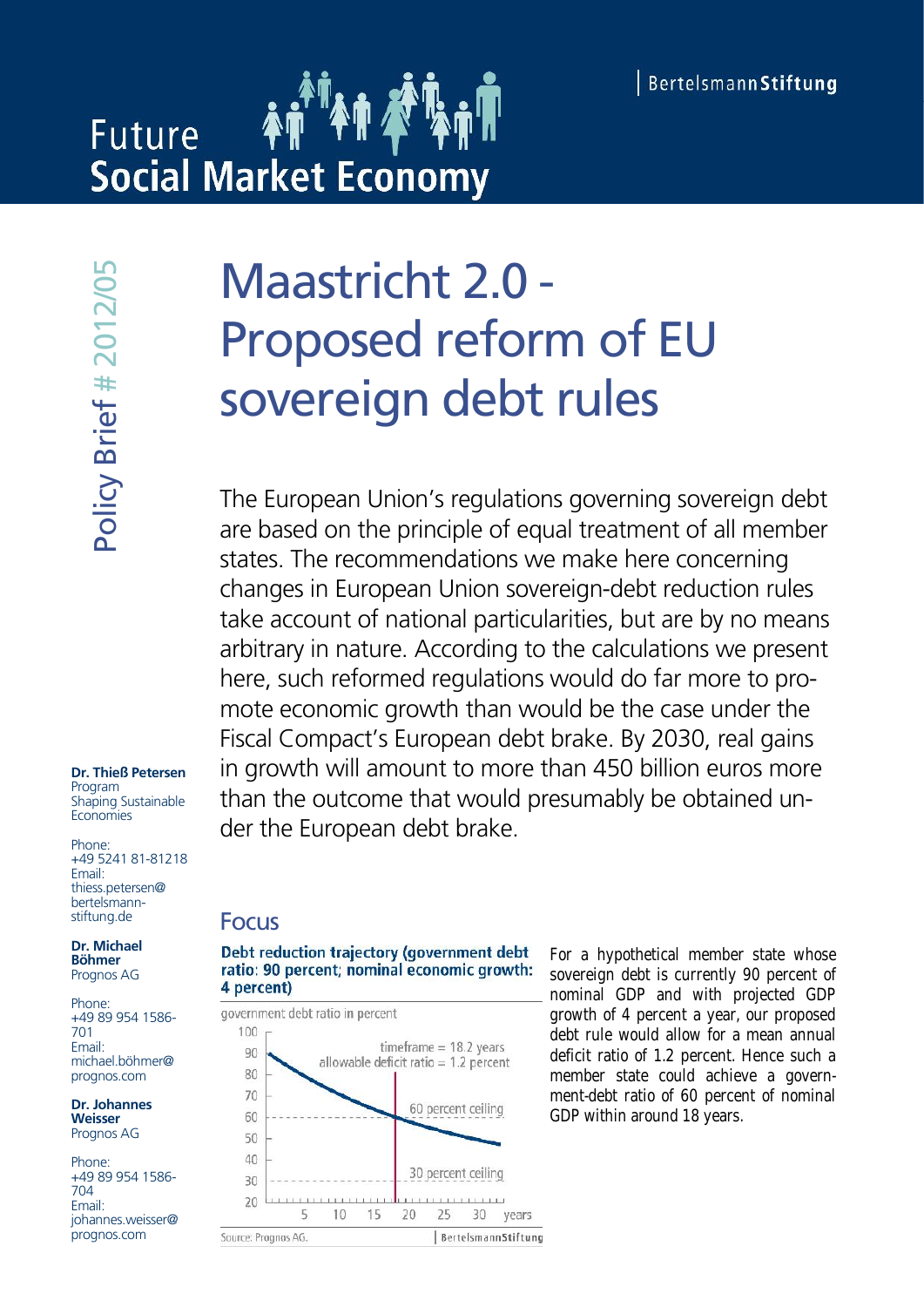### 1. Current EU sovereign debt regulations

The maximum levels to which sovereign debt should be allowed to rise has long been a subject of intense debate among both economists and political leaders, who have yet to reach a consensus view on the matter. However, there is general agreement that a total ban on sovereign debt would be as economically absurd as prohibiting companies and individuals from taking out loans (see SVR 2007, p. 1). Likewise there is consensus that excessive sovereign debt is undesirable, for sooner or later it is bound to seriously restrict government economic policy leeway and could eventually lead to sovereign default. Moreover, empirical studies have shown that sovereign debt exceeding 80 to 90 percent of nominal GDP is a drag on economic growth, and thus of course on employment (see for example Reinhart and Rogoff, 2010).

The Maastricht Treaty stipulates that total annual government deficits are not to exceed 3 percent of nominal GDP, and that total sovereign debt is not to exceed 60 percent of GDP. There is no particular economic justification for this rule, for as one study put it: "From the get-go it is by no means clear, for example, whether a government-debt ratio of 30 percent is 'better' or 'worse' than a 70 percent government-debt ratio" (SVR 2007, p. 29). However, as the box below shows, there are definitional correlations between a member state's government-debt ratio, deficit ratio, and GDP growth rate (see text box).

A government's deficit ratio will unavoidably be subject to a ceiling insofar as the government (a) promulgates a specific maximum government-debt ratio; and (b) bases its economic policies on a projected long-term GDP growth rate. The 60 percent limit on sovereign debt stipulated by the Maastricht Treaty back in 1992 was

**Computation procedure for the three-percent deficit rule:** The government-debt ratio (v) for a given year is defined as the ratio between total sovereign debt (V) and GDP for such year: [v =  $\frac{V}{GDP}$ ]. Sovereign debt as at end of any given year is composed of the total sovereign debt for the prior year (V) and the current deficit (D). The effort to achieve a constant government-debt ratio is thus characterized by the following equation:  $\frac{V}{GDP}$  = V + D  $\frac{V+D}{(1+g)\cdot GDP}$  = v = constant], where: g = the GDP growth rate; or put another way: [(1 + g)  $\frac{V}{GDP}$  =  $\frac{V+D}{GDP} = \frac{V}{GDP} + \frac{D}{GDP}$ . It thus follows that  $[(1+g) v = v + d]$ , whereby the deficit ratio is  $[d = \frac{D}{GDP}]$ . When multiplied out the following result is obtained  $[v + g \cdot v = v + d]$  and  $[g \cdot v = d]$  and  $[v = \frac{d}{g}]$ . The latter two expressions characterize the relationship that is established by definition between long term government-debt ratios (v), long term growth of nominal GDP (g), and the allowable long term deficit ratio (d). With 5 percent growth in nominal GDP  $(q = 0.05)$ and a target government-debt ratio of 60 percent  $(v = 0.6)$ , the maximum allowable deficit ratio is 3 percent, whereby [d = g · v = 0.05 · 0.6 = 0.03]. But if nominal GDP increases by only 2 percent, the allowable long term deficit ratio is only 1.2 percent [0.02 · 0.6 = 0.012].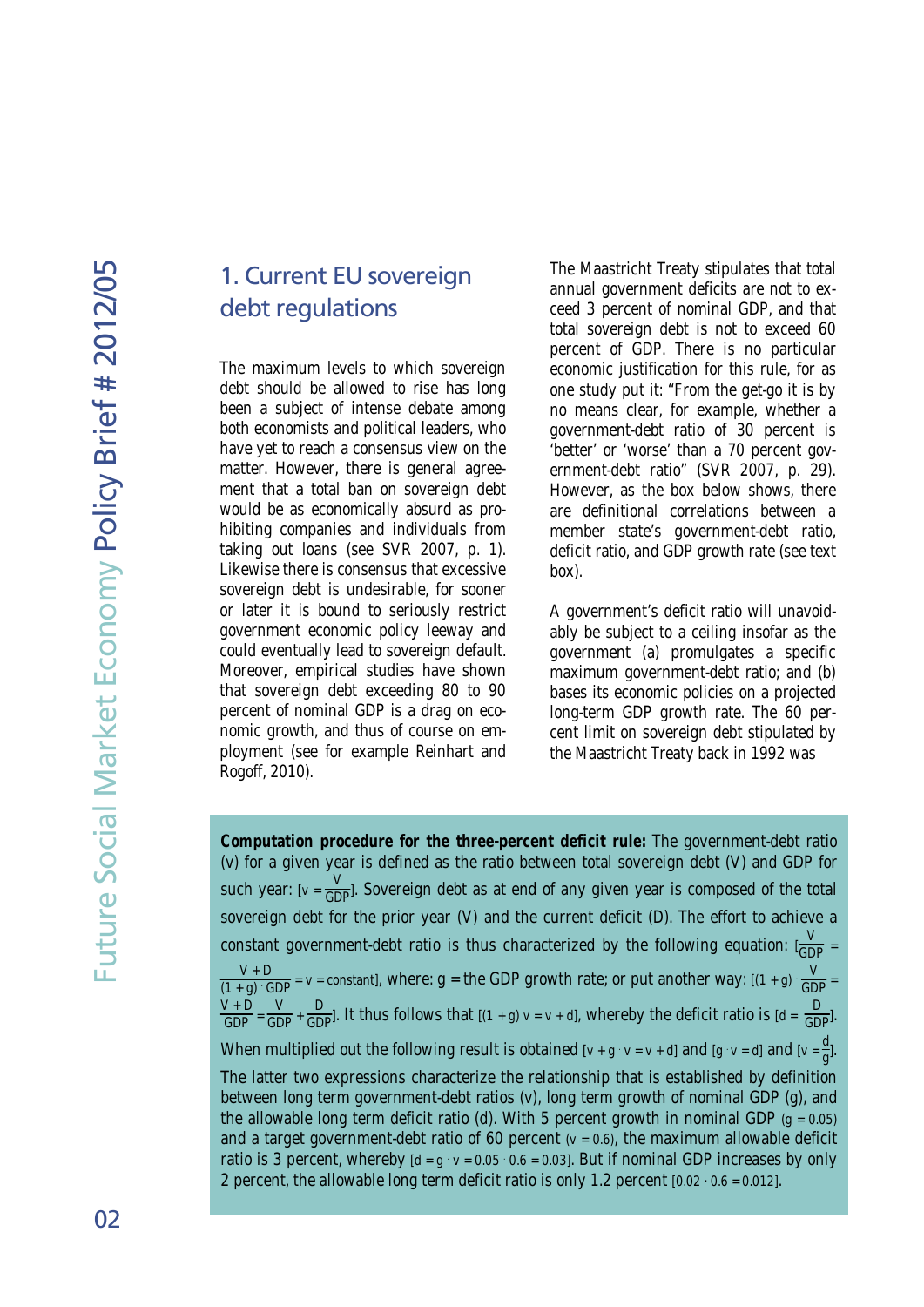arrived at by tallying the sovereign debt of 50 mational debt comprising a maximum **LO** the then EU member states and the respective nominal GDP values. This calculation yielded a government-debt ratio figure of roughly 60 percent. In combination with a GDP growth rate at the time of around 5 percent, a 3 percent figure for the allowable deficit ratio was arrived at. This three-percent criterion was the sole basis for determining whether a given member state had violated the European Union's sovereign debt rules. tive nominal GDP values. This ca<br>in yielded a government-debt ratio<br>of roughly 60 percent. In combinat<br>i a GDP growth rate at the time<br>ind 5 percent, a 3 percent figure<br>allowable deficit ratio was arrived<br>is three-percent

# 2. Sovereign debt trends in the European Union

Sovereign debt had risen dramatically in the vast majority of European Union states even before the worldwide financial and economic crisis struck in 2008, largely owing to member states' failure to stick to the Maastricht Treaty's three percent annual government deficit ceiling. But even if every European Union member state had adhered to the three percent limit, the sovereign debt of many of these countries would have exceeded 60 percent of GDP anyway. This is attributable to the fact that the low economic growth in these states in recent years would have been insufficient to stabilize their ratio of sovereign debt to GDP, even if they had adhered to the deficit ceiling. For example, Germany's deficit ratio was supposed to have averaged less than 2 percent of GDP between 1993 and 2012. ed at by tallying the sovereign debt of mation<br>tive nominal GDP values. This calcustive nominal GDP values. This calcustive nominal GDP values. This calcustive the structure of roughly 60 percent. In combination ing far a

The European Union is attempting to bring the mushrooming sovereign debt of EU member states under control via a new instrument, the Fiscal Compact (formally, the Treaty on Stability, Coordination and Governance in the Economic and Monetary Union) of 2 March 2012, which calls for all signatory states to impose a cap on

structural deficit of 0.5 percent of GDP. The treaty defines the structural deficit as a given state's sovereign debt, after adjusting for cyclical fluctuations and temporary measures. In cases where a member state's sovereign debt is significantly below 60 percent of GDP, the maximum allowable structural deficit is 1 percent of GDP (see CEP 2012, p. 1). Thus, this restriction on sovereign debt makes no allowance whatsoever for the economic particularities of a given member state.

# 3. Recommended reform of the European Union's sovereign debt rules

The reform we recommend here – which would promote long term stabilization of the finances of European Union member states, while taking account of the economic particularities of each such state – would involve the following: The maximum sovereign debt amounting to 60 percent of GDP promulgated by the Maastricht Treaty would remain in place. For despite the absence of an economic rationale for this figure, it has become a cornerstone of the public debate on sovereign debt and is thus easier to implement. Also, the 60 percent criterion serves as a firewall for sovereign debt amounting to 80 to 90 percent of GDP – a rate that is a drag on economic growth. As long as any member state's sovereign debt is less than 60 percent of GDP, the 3 percent mark for its annual deficit can be adhered to. Moreover, insofar as a 60 percent ratio of sovereign debt to GDP is deemed sustainable, there is no reason to impose more stringent sovereign debt rules on member states whose debt level is lower than this arrived alty lally progress and the total in national elect constrained as maximum a maximum spectre noning that spectra and the team of GDP and the team of roughly and the search of the search of the search of the search s' failure to stick to<br>
the finances of European Union member in the ciling. But even<br>
to the finances of European Union member<br>
that indig. But even that<br>
the momic particularities of each such states, while taking accoun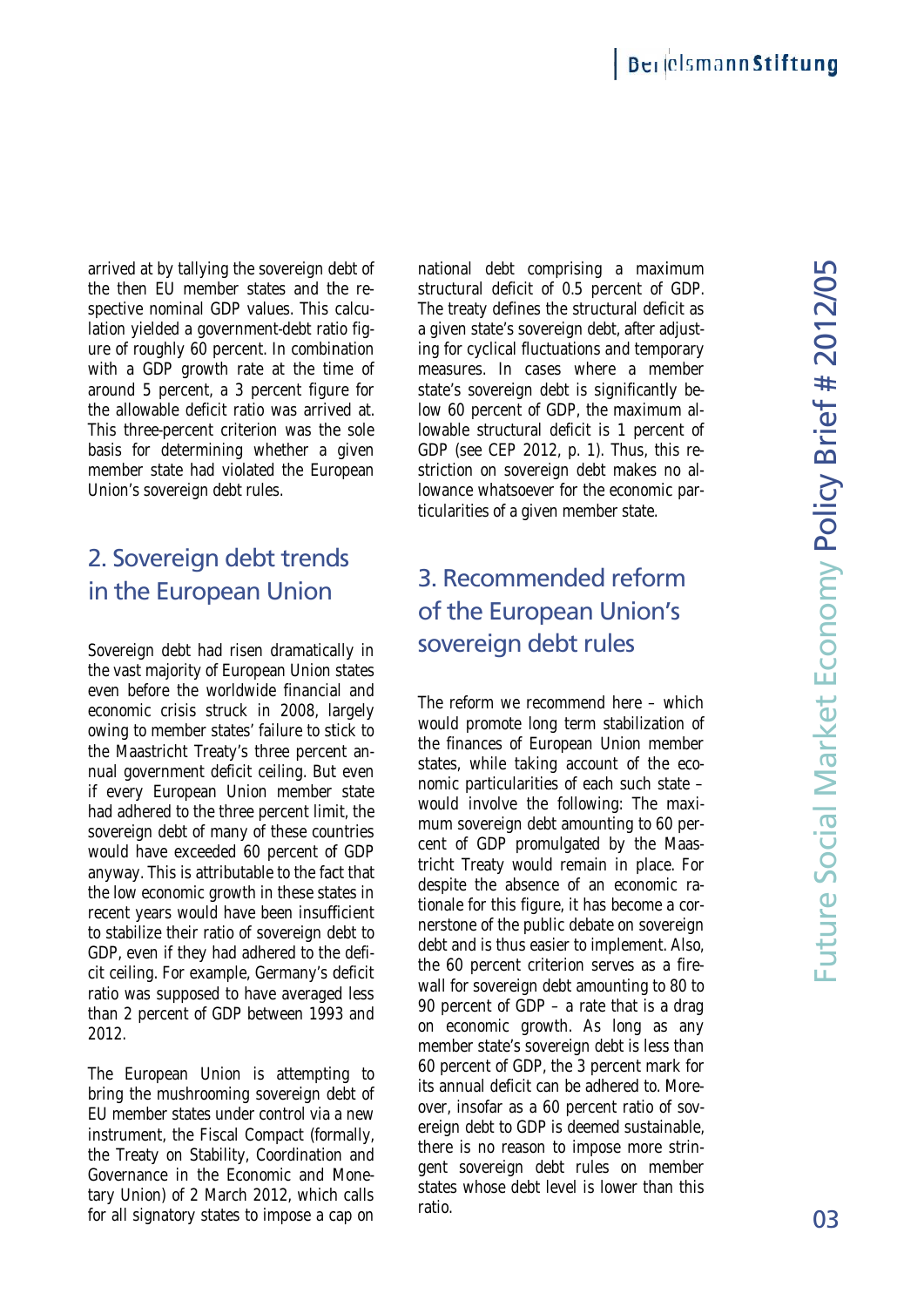L∩

But in cases where sovereign debt exceeds the 60 percent mark, a rule requiring that the government-debt ratio be reduced should kick in that allows for the differences in economic conditions from one member state to another. Under our proposed reform, in addition to determining maximum allowable annual deficit ratios, the amount of time it would presumably take for a member state to reach a government-debt ratio of 60 percent of GDP would also be factored into the equation. This timeline would in turn be ascertained by determining allowable deficit ratios, so as to ultimately achieve member state government-debt ratio convergence to 30 percent of GDP.

Far from being a target, the sole purpose of this 30 percent parameter is to determine at which juncture a given member state reaches the targeted 60 percent government-debt ratio. The 30 percent figure was selected because our simulations show that a putative 30 percent government-debt ratio convergence constitutes a reasonable compromise between the goal of reducing sovereign debt with all due speed while at the same allowing reasonable consolidation needs to be met. The so called structural deficit (determined by positing that the government-debt ratio will be 30 percent and that nominal GDP will increase over the long term) indicates the maximum allowable deficit ratio that would be necessary to achieve a putative sovereign debt amounting to 30 percent of GDP. Our proposed reform rests on the assumption that long term GDP growth will be on a par with average economic growth over the prior five years. But during economic crises, economic growth over the previous five years is a highly unreliable basis for such projections. Hence in determining structural deficit ratios, we estimated the long term nominal growth rates for the calculations described below and – contrary to one of the basic princi-

ples of our proposed sovereign debt regulation reform – based on the growth rates of the past ten years and the long term projections in *Prognos-Weltreport*. Thus for example, a member state with a long term 4 percent GDP growth rate is deemed to have attained the requisite structural deficit ratio of 1.2 percent  $(d = v \cdot g = 0.3$  $0.04 = 0.012$ ). The time it takes for a given member state to reach a government-debt ratio of 60 percent will be determined by the state's baseline sovereign debt. For example, it would take a member state – with sovereign debt amounting to 90 percent of GDP and with a nominal economic growth rate of 4 percent – around 18 years to reach a 60 percent governmentdebt ratio (see graph on p. 1). Under our reform, this consolidation phase would constitute a legally binding set period during which the allowable deficit ratio would be adjusted if the GDP growth rate deviates from the projected rate. However, instead of being determined on the basis of the structural deficit alone, the maximum allowable government deficit would be higher during economic downturns; and this in turn would have to be offset by lower allowable deficits during economic upturns. The attendant "cyclical deficit ratio" would be determined on the basis of the cyclical component, as follows: cyclical component = (potential output – projected GDP) . budget sensitivity, which indicates the extent to which a national budget is determined by GDP; it is determined at regular intervals by the European Commission in accordance with OECD requirements (also see Girouard and André 2005). The projected GDP is based on the European Commission's current economic forecasts.

The economic crisis that struck in 2008 has demonstrated in no uncertain terms that both public *and* private indebtedness can induce sweeping economic upheavals. However, the problem with private-sector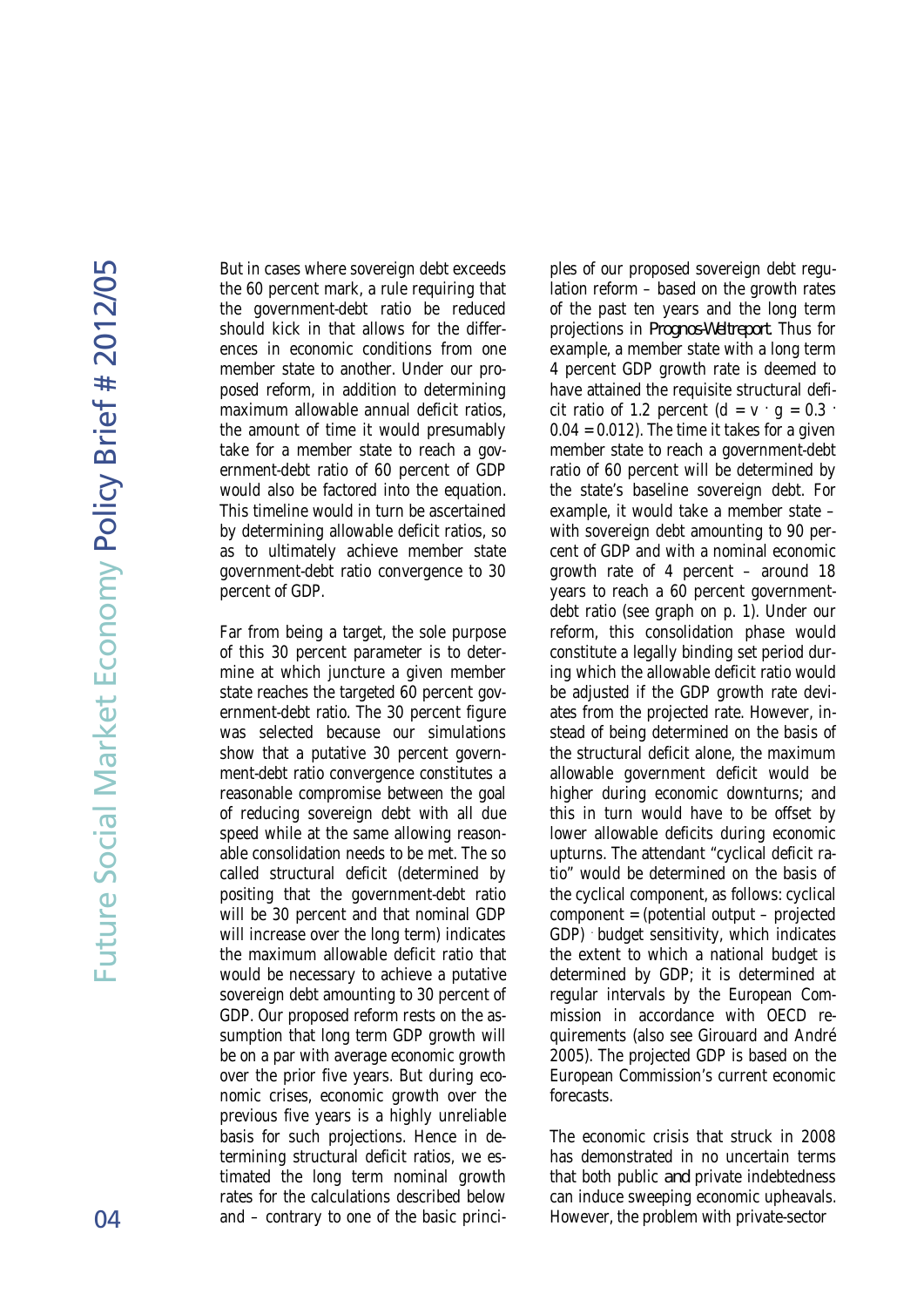debt is that it is completely uncontrollable as it is the outcome of countless individual decisions. Our proposed reform takes account of both government *and* currentaccount deficits, in order to be able to counteract macroeconomic imbalances. To this end, current-account deficits would be limited to 4 percent of GDP.

**The VIEW model** is a macroeconomic model that is used to make projections and simulate economic scenarios. The simulations in our study encompassed the world's 42 states that account for more than 90 percent of the world economy and were based on the the world's 42 states that account for more than 9<br>percent of the world economy and were based on<br>following parameters: supply and demand; labour markets; government finances; as well as exports, imports, currency rates and so on. Thus, the model also factors in the interrelationships between the various states as regards these parameters. proposed re-<br>
bunt of both<br>
markets; government<br>
in order to be<br>
nect macroeco-<br>
res. To this<br>
markets; government<br>
imports, currency<br>
also factors in the

# 4. How our proposed reform would stimulate would stimulateeconomic growth

Source: Prognos AG

We devised a sovereign debt reduction solution based on the 2010 data for European Union member states whose government-debt ratio exceeds 60 percent of nominal GDP. In other words, we determined the maximum allowable structural deficit ratio and the number of years it would take for a given country to bring ration and were based on the upply and demand; labour<br>annes; as well as exports,<br>and so on. Thus, the model<br>elationships between the<br>s these parameters.<br>Frease sovereign debt even<br>are interest of estimating the<br>reproposed

benefits. Hence it is essential that governmentrevenue losses be taken into account in devising policies aimed at reducing sovereign debt; for a sudden drop in government expenditures on goods and services can be counter-

productive

| economic growth              | 4. How our proposed re-<br>form would stimulate                                                                                                                                                                                                                                                                                                           |                                     | and can increase sovereign debt even fur-<br>ther. In the interest of estimating the im-<br>pact of our proposed sovereign debt re-<br>forms on the various member states'<br>economies and the world economy as a<br>whole, we conducted a simulation using<br>Prognos's macroeconomic VIEW model<br>(see text box).                              |  |  |  |
|------------------------------|-----------------------------------------------------------------------------------------------------------------------------------------------------------------------------------------------------------------------------------------------------------------------------------------------------------------------------------------------------------|-------------------------------------|----------------------------------------------------------------------------------------------------------------------------------------------------------------------------------------------------------------------------------------------------------------------------------------------------------------------------------------------------|--|--|--|
| ployment                     | Cutbacks in government expenditures on<br>goods and services reduce overall demand<br>and provoke sales losses. And when com-<br>panies are then forced to pare down pro-<br>duction and lay off workers, this in turn<br>impacts on government finances, reduces<br>tax and social security revenue, and forces<br>the government to spend more on unem- |                                     | We devised a sovereign debt reduction so-<br>lution based on the 2010 data for Euro-<br>pean Union member states whose gov-<br>ernment-debt ratio exceeds 60 percent of<br>nominal GDP. In other words, we deter-<br>mined the maximum allowable structural<br>deficit ratio and the number of years it<br>would take for a given country to bring |  |  |  |
| benefits.<br>Hence it is es- | Table 1: Timeframe and allowable structural deficit ratio                                                                                                                                                                                                                                                                                                 |                                     |                                                                                                                                                                                                                                                                                                                                                    |  |  |  |
| sential<br>that              |                                                                                                                                                                                                                                                                                                                                                           |                                     |                                                                                                                                                                                                                                                                                                                                                    |  |  |  |
| government-                  | Country                                                                                                                                                                                                                                                                                                                                                   | Timeframe*                          | Allowable structural deficit ratio<br>2011                                                                                                                                                                                                                                                                                                         |  |  |  |
| revenue losses               | Belgium                                                                                                                                                                                                                                                                                                                                                   | 25                                  | 1.03%                                                                                                                                                                                                                                                                                                                                              |  |  |  |
| be taken into                | Germany                                                                                                                                                                                                                                                                                                                                                   | 19                                  | 0.96 %                                                                                                                                                                                                                                                                                                                                             |  |  |  |
| account in de-               | France                                                                                                                                                                                                                                                                                                                                                    | 21                                  | 0.90%                                                                                                                                                                                                                                                                                                                                              |  |  |  |
| vising policies              | Greece                                                                                                                                                                                                                                                                                                                                                    | 43                                  | 1.00%                                                                                                                                                                                                                                                                                                                                              |  |  |  |
| aimed<br>at re-              | Ireland                                                                                                                                                                                                                                                                                                                                                   | 34                                  | 0.74%                                                                                                                                                                                                                                                                                                                                              |  |  |  |
| ducing sover-                | Italy                                                                                                                                                                                                                                                                                                                                                     | 44                                  | 0.79%                                                                                                                                                                                                                                                                                                                                              |  |  |  |
|                              | Netherlands                                                                                                                                                                                                                                                                                                                                               | $\overline{3}$                      | 1.04%                                                                                                                                                                                                                                                                                                                                              |  |  |  |
| eign debt; for               | Austria                                                                                                                                                                                                                                                                                                                                                   | 12                                  | 0.97%                                                                                                                                                                                                                                                                                                                                              |  |  |  |
| a sudden drop                | Portugal                                                                                                                                                                                                                                                                                                                                                  | 26                                  | 0.94%                                                                                                                                                                                                                                                                                                                                              |  |  |  |
| in government                | Spain**                                                                                                                                                                                                                                                                                                                                                   | 16                                  | 1.01%                                                                                                                                                                                                                                                                                                                                              |  |  |  |
| expenditures                 | Great Britain                                                                                                                                                                                                                                                                                                                                             | 19                                  | 0.93%                                                                                                                                                                                                                                                                                                                                              |  |  |  |
| on goods and                 | Hungary                                                                                                                                                                                                                                                                                                                                                   | 9                                   | 2.22 %                                                                                                                                                                                                                                                                                                                                             |  |  |  |
| services<br>can              |                                                                                                                                                                                                                                                                                                                                                           |                                     |                                                                                                                                                                                                                                                                                                                                                    |  |  |  |
| be<br>counter-               | * Duration (in years; rounded to the next whole number).                                                                                                                                                                                                                                                                                                  | ** Consolidation from 2013 onwards. |                                                                                                                                                                                                                                                                                                                                                    |  |  |  |

2/0 ഥ

Bertelsmann Stiftung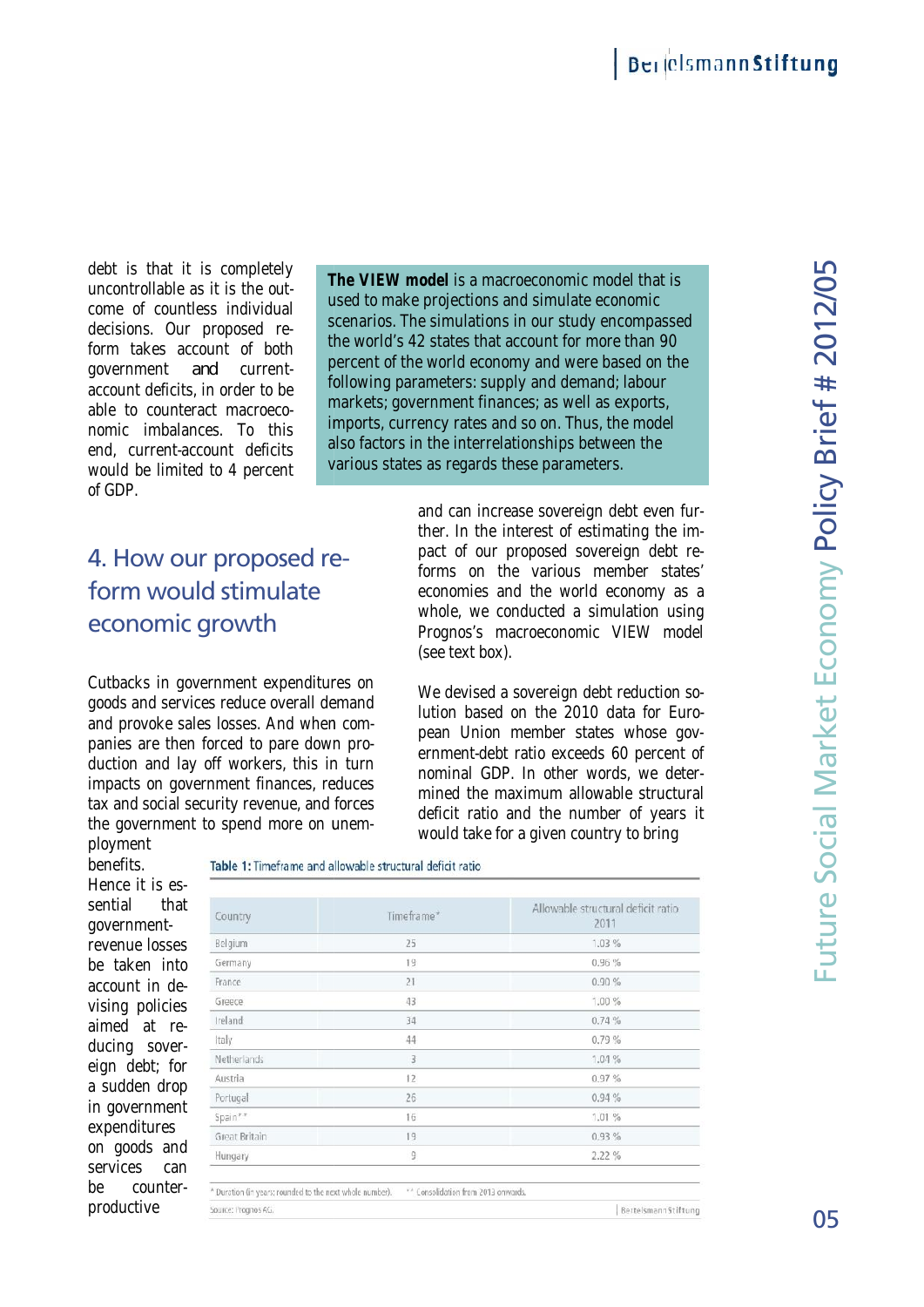their government-debt ratio down to 60 percent of nominal GDP. As table 1 shows, our proposed reform would allow these member states an altogether higher deficit ratio than the European Union's 0.5 percent debt reduction figure, and would afford them more economic policy leeway. The differences in the maximum allowable structural deficit ratios in our plan are attributable to differences in projected nominal economic growth for the national economies.

Table 2 displays the differences in economic development that would result from the Fiscal Compact's European debt brake versus our proposed reform. These figures were arrived at by simulating what would happen if, in the run-up to 2030, all European Union member states adopted fiscal

policies that were consistent with our proposed reform. We then compared the results of this simulation with those of a simulation of the putative outcome if all European Union member states adhered to the stipulations of the Fiscal Compact between 2011 and 2030. This comparison shows that by 2030, cumulative real growth would outpace by more than 450 billion euros the outcome that would be obtained under the current European debt brake. These 450 billion euros would, for example, enable the European Union to finance 65 percent of the capital for the European Stability Mechanism (ESM), or underwrite Greece's entire sovereign debt as at December 2011 amounting to around 355 billion euros – and with enough left over to finance 55 percent of Portugal's sovereign debt as at this same date.

Table 2: Real Gross Domestic Product: difference between recommended reform and European debt brake absolute. in billion Euros, prices as of 2005

| Members of European<br>Monetary Union | 2015    | 2020    | 2025 | 2030  | cumulated<br>2011-2030 |
|---------------------------------------|---------|---------|------|-------|------------------------|
| Belgium                               | 0.3     | 1.0     | 1.6  | 2.2   | 20.3                   |
| Germany                               | $-6.3$  | 7.6     | 18.4 | 32.8  | 186.0                  |
| Estonia                               | 0.0     | 0,0     | 0.1  | 0.1   | 0.9                    |
| Finland                               | $-0.3$  | 1.5     | 2.4  | 1.8   | 23.9                   |
| France                                | $-21.1$ | $-1.1$  | 19.1 | 37.7  | 74.9                   |
| Greece                                | $-0.2$  | 0.9     | 1.8  | 2.5   | 20.2                   |
| Ireland                               | $-1.7$  | 0.2     | 0.9  | 1.4   | $-0.9$                 |
| Italy                                 | $-3.5$  | $-0.9$  | 5.5  | 13.5  | 41.2                   |
| Netherlands                           | $-0.9$  | 1.7     | 3.5  | 3.3   | 32.2                   |
| Austria                               | $-0.4$  | 0.6     | 1.6  | 3.4   | 17.1                   |
| Portugal                              | $-2.2$  | $-0.2$  | 0.1  | 2.1   | $-7.5$                 |
| Slovakia                              | 0.1     | 0.3     | 0.5  | 0,8   | 5.6                    |
| Slovenia                              | 0.1     | 0.2     | 0.2  | 0.3   | 3.3                    |
| Spain                                 | 5.0     | $-7.3$  | 2.2  | 11.5  | 23.5                   |
| other EU countries                    |         |         |      |       |                        |
| Bulgaria                              | 0.1     | 0.0     | 0.2  | 0.4   | 2.3                    |
| Denmark                               | 2.0     | 1.8     | 2.2  | 2.4   | 36.8                   |
| Great Britain                         | $-17.9$ | $-10.0$ | 5.0  | 21.7  | $-73.7$                |
| Lithuania                             | 0.0     | 0.0     | 0.1  | 0.1   | 1.1                    |
| Latvia                                | 0.1     | 0.3     | 0.3  | 0.4   | 4.4                    |
| Poland                                | $-0.7$  | 2.4     | 6.0  | 4.7   | 54.0                   |
| Rumania                               | 0.2     | $-0.2$  | 0.0  | 0.1   | $-0.6$                 |
| Sweden                                | 0.3     | 0.8     | 1.9  | 3.2   | 25.2                   |
| Czech Republic                        | 0.1     | 0.4     | 0.8  | 1.5   | 10.8                   |
| Hungary                               | 0.1     | 0.3     | 0.3  | 0.5   | 4.9                    |
| <b>EU</b> total                       | $-57.0$ | 0.5     | 74.3 | 148.3 | 458.5                  |

While our results revealed unfavourable evolutions in a few member states, they would be of brief duration and in the long run our proposed sovereign debt framework would promote economic growth in all European Union member states (see text box). Germany's economy is closely interlinked with other EU countries' economies. Which is why Germany would stand to benefit most from our proposed sovereign debt regulation framework, as economic growth in our partner countries would increase.

BertelsmannStiftung

Source: Program AG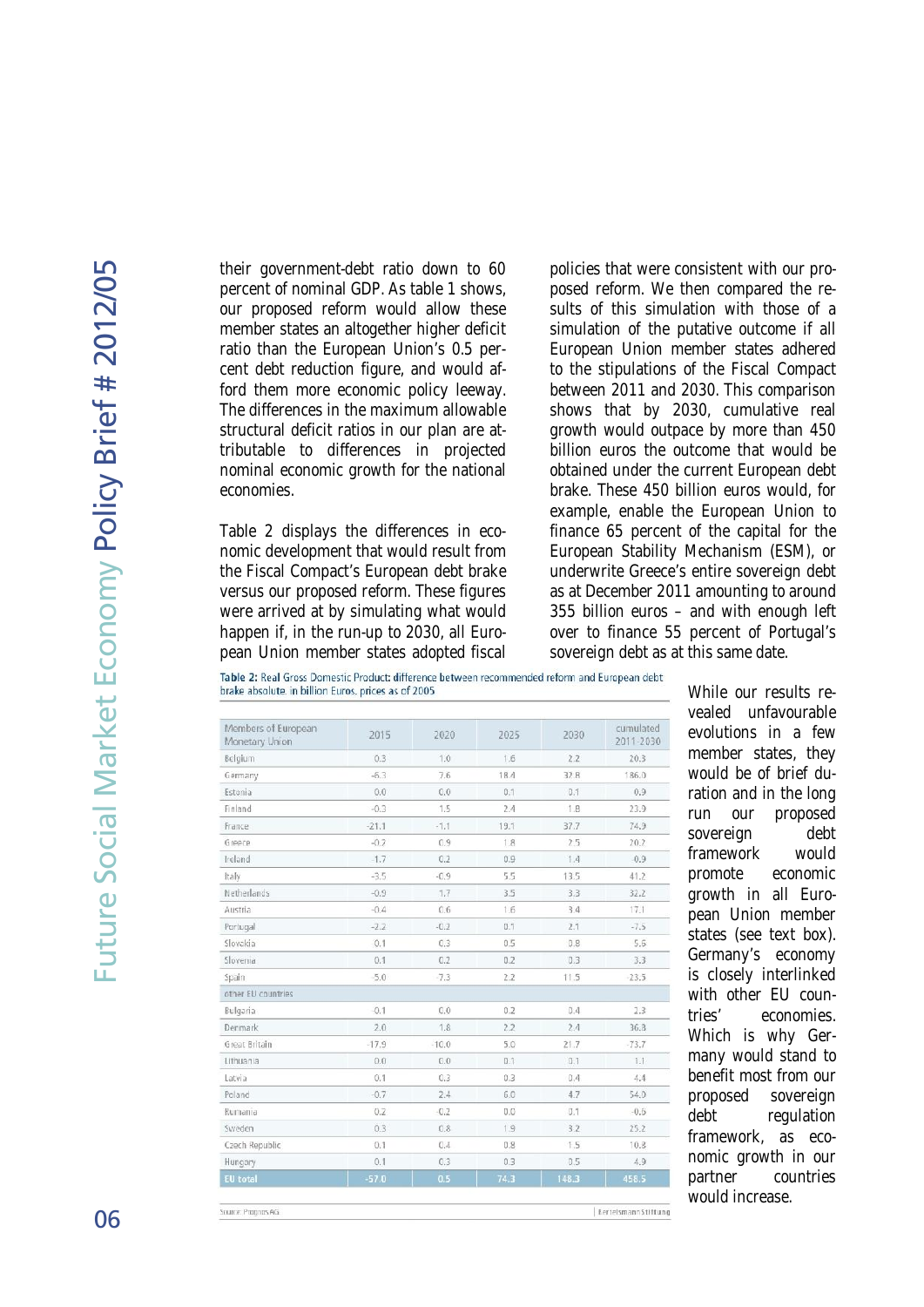**Transitional rules and their possible consequences:** The **rules and consequences:** transitional rules of the European debt brake call for incre-the incremental government deficit ratio reductions over a six year transitional period, as is being done in Germany. In contrast, our proposed framework calls for proportionally higher structural-deficit reductions at the beginning of a likewise six year period. The rationale for this distinction and the attendant proposed reform is that transitional-rule largess during a set consolidation period would inevitably result in needlessly stringent consolidation requirements – particularly in light of the unusually high deficit ratios that we saw in 2010. Hence in the final analysis our proposed regime is more stringent than that of the Fiscal Compact's European debt brake. And while this would be a drag on economic growth, our framework would at the same time promote economic growth in that it would allow for lower government-debt ratios and deficit ratios that take account of the economic conditions in individual member states. Fransitional fruits and the rist many possible others the virtue of the virtue of produces of the virtue of produces were a six year period and finally contain the virtue of the states more and plus in the states more pro transitional period, as is being done in Germany. In contrast, our proposed framework calls for proportionally<br>higher structural-deficit reductions at the beginning of a<br>likewise six year period. The rationale for this dis result in needlessly stringent consolidation requirements-<br>particularly in light of the unusually high deficit ratios tha<br>we saw in 2010. Hence in the final analysis our proposed<br>regime is more stringent than that of the F possible consequences:<br>ean debt brake call for ir<br>io reductions over a six y<br>done in Germany. In cor<br>calls for proportionally<br>tions at the beginning of<br>ationale for this distincti<br>form is that transitional-<br>consolidation r

## **Conclusion**

Adhering to a maximum allowable government-debt ratio of 60 percent of GDP would make it necessary for many European Union member states to reduce their sovereign debt. In contrast, the approach to reducing sovereign debt that we propose here has the virtue of being clear and simple; plus it makes allowances for the economic particularities of individual member states without being arbitrary. Moreover, our proposal will stimulate economic growth far more than will be the case with the inflexible sovereign debt reduction regime imposed by the Fiscal Compact. And finally, rules that allow the European Union member states more time to reduce their sovereign debt and that take account of the particularities of individual economies are also in Germany's interests; for as a major export nation, we do not want the economic growth of our European Union trading partners to be hampered by unduly large cutbacks in government spending.

### **References**

• CEP (Centrum für Europäische Politik), Fiskalpakt, cep Analyse no. 13/2012 of 26 March 2012, Freiburg 2012. • Girouard, Nathalie and André, Christophe, Measuring cyclically-adjusted budget balances for OECD countries, OECD Working Paper no. 434, Paris 2005.

• Reinhart, Carmen M., and Kenneth S. Rogoff, Growth in a time of debt, in: The American Eco-

nomic Review, Papers and Proceedings, vol. 100, 2010, pp. 573–578.

• SVR (Sachverständigenrat zur Begutachtung der gesamtwirtschaftlichen Entwicklung), Staatsverschuldung wirksam begrenzen - Expertise im Auftrag des Bungrenzen - Expertise im Auftrag des Bun-<br>desministers für Wirtschaft und Technologie, Wiesbaden 2007. zur Beguta<br>hen Entwi<br>irksam be